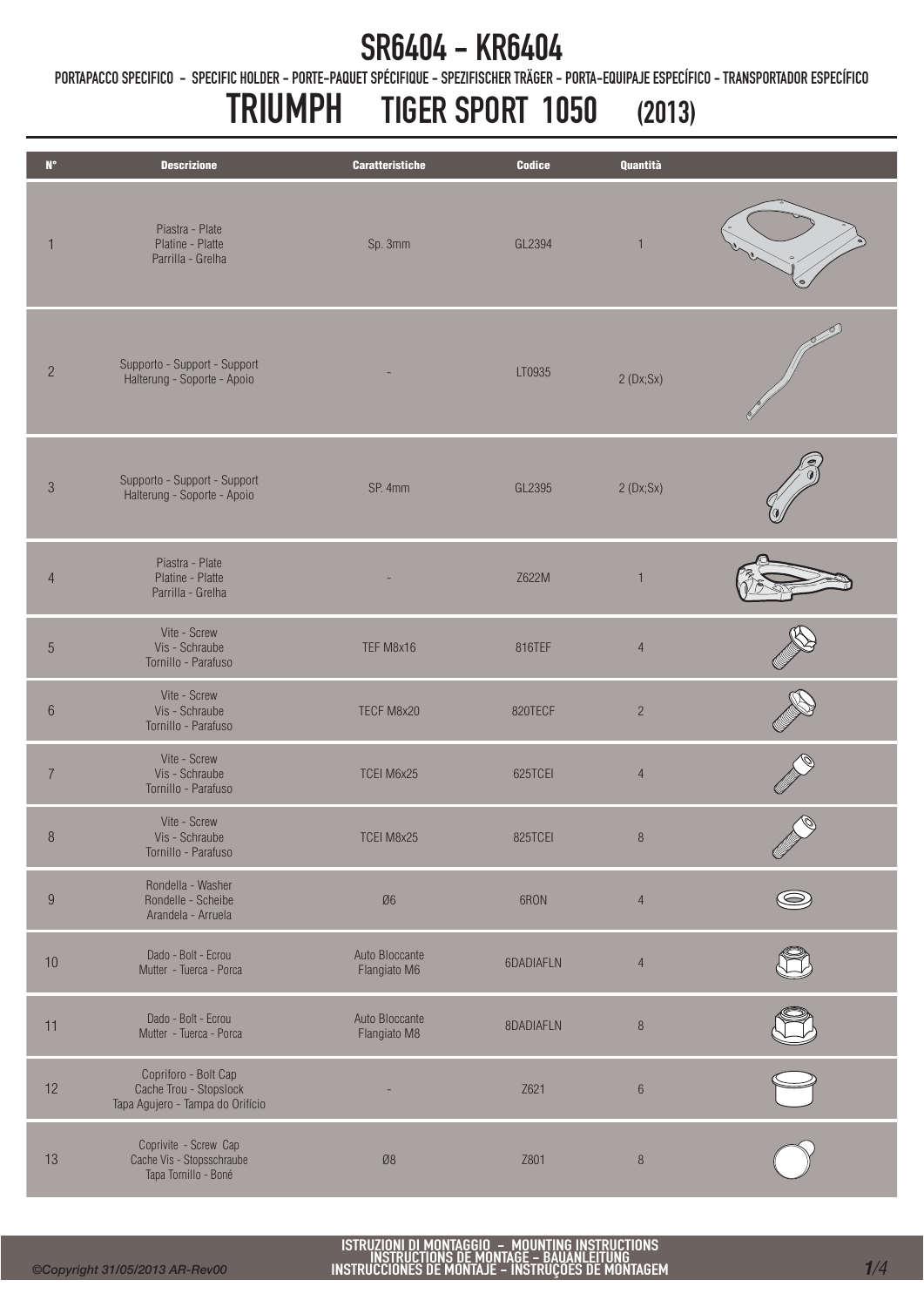PORTAPACCO SPECIFICO - SPECIFIC HOLDER - PORTE-PAQUET SPÉCIFIQUE - SPEZIFISCHER TRÄGER - PORTA-EQUIPAJE ESPECÍFICO - TRANSPORTADOR ESPECÍFICO

## TRIUMPH TIGER SPORT 1050 (2013)



 $\mathbf{0}$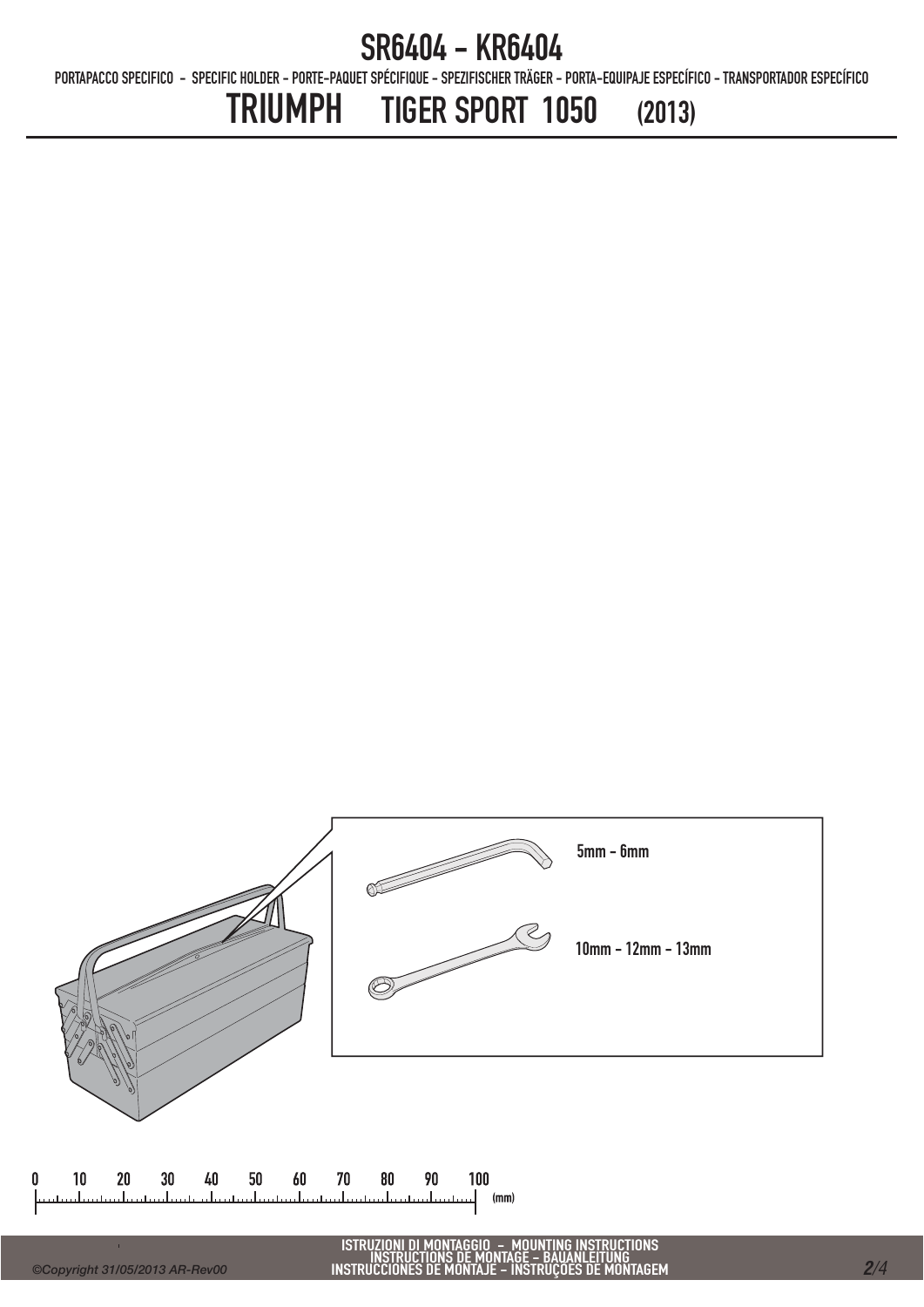PORTAPACCO SPECIFICO - SPECIFIC HOLDER - PORTE-PAQUET SPÉCIFIQUE - SPEZIFISCHER TRÄGER - PORTA-EQUIPAJE ESPECÍFICO - TRANSPORTADOR ESPECÍFICO

# TRIUMPH TIGER SPORT 1050 (2013)